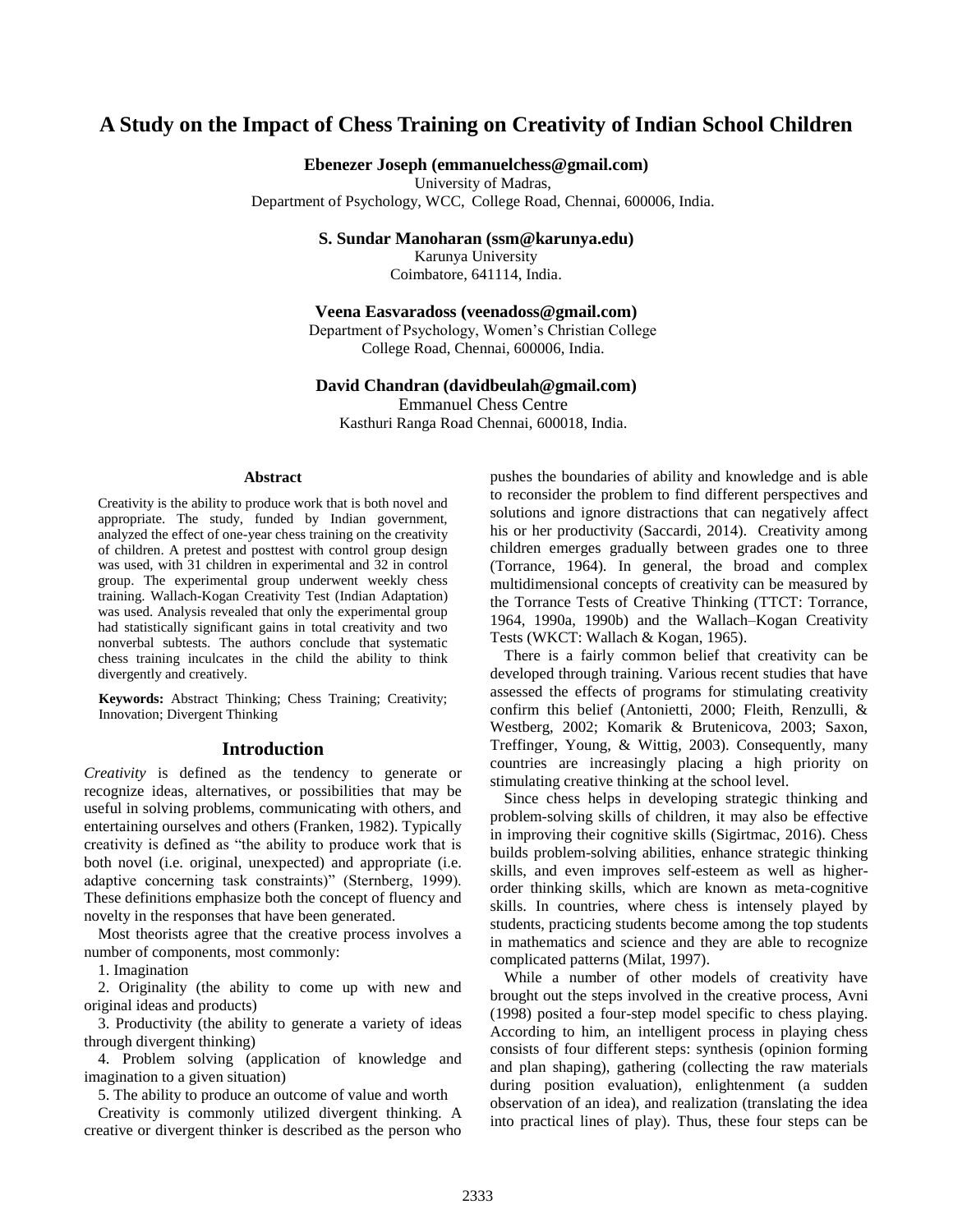used for a creative process that could also work in some other areas (Bushinsky, 2009).

India has a long history of chess playing but there are only a few studies on chess as a strategy to increase cognitive abilities. Further, there are no studies assessing the impact of chess intervention on the creativity of children. If research can establish that chess training can facilitate creativity, it can significantly impact educational programs to increase creative thinking.

The objective of the study was, therefore, to analyze the effect of one-year chess training program on the creativity of school-going children of both genders and to assess its effect on the verbal and nonverbal components of creativity. It was hypothesized that chess training would significantly increase creativity in children.

## **Methodology**

The research design used for the study was pretest and posttest with control group design. The independent variable was the Chess training program, and the dependent variable was Creativity of children.

The sample consisted of 63 children, 31 in the experimental group and 32 in the control group. The children in the experimental group were selected purposively and comprised children who volunteered for the chess program. The children in the control group were randomly selected using random numbers table generated online. The children in the control group were selected on the basis of no chess knowledge and were not given chess training. During the time of chess intervention for the experimental group, the control group children were engaged in other activities such as music, arts and in outdoor sports such as cricket, football, basketball, etc. The mean age for experimental group was  $11.86$  years (SD = 1.44) and for control group was 12.03 years (SD = 1.14). The experimental group consisted of 9 girls and 22 boys, and the control group consisted of 7 girls and 25 boys.

# **Tools**

Creativity was assessed by Indian adaption of Wallach-Kogan Creativity Test. The WKCT (Wallach & Kogan, 1965) is similar to the TTCT in that it focuses on divergent thinking and assesses both visual and verbal content. It includes three verbal subtests—Instances (e.g., name all the round things you can think of), Alternative Uses (e.g., for a newspaper), and Similarities (e.g., How are a cat and mouse similar?)—and two figural subtests—Pattern Meanings and Line Meanings (interpreting abstract patterns and lines). It is scored for fluency (number of ideas) and uniqueness (ideas not offered by others in the group being tested). Wallach and Kogan's (1965) major contribution was their belief that standardized test procedures were not conductive to creative performance and their insistence on a more relaxed and game-like atmosphere. The test is given individually, and no time limits are imposed. However, in the present administration, a time limit of three minutes was given for each subtest. The number of valid responses for each subtest

was summed to obtain the subtest totals. The total creativity scores comprised the sum of the subtest scores.

### **Chess Training Methodology**

The children were grouped into small clusters based on the chess ability and learning capacity and were trained for an hour starting from the basics. The training methodology comprised Winning Moves Chess Learning Program (Joseph, 2008) Episodes 1–22, lectures with the demonstration board, on-the-board playing and training, chess exercise through workbooks (Chess School 1A, Chess School 2, and tactics), and working with chess softwares. Further students' games were mapped and analyzed using score sheets and Chess software. The children were taught the ideas behind chess openings, and exposure to classical games was also given. The children participated in mock as well as regular tournaments. On an average, the children underwent one hour per week chess intervention for about 25-30 sessions. One coach was assigned for 8 students.

## **Procedure**

Baseline creativity assessment was done after obtaining informed consent, from the parents and the school authorities. The research was carried out on the approval of government of India, department of science and technology, Task force and the doctoral committee. Reassessment was carried out after an average duration of one year. The assessment environment was quiet without any disturbance and kept standardized. Psychologists were trained to administer the test in a uniform standardized method to minimize the testing error.

Clustering technique was used to form the training groups of six to eight children. The chess training consisted of once-a-week chess classes conducted for one hour during the end of school hours for a year (about 30 hours of chess training). The children were given a standardized Winning Moves Chess Learning Program (Joseph, 2008), and they played at tournaments also.

### **Results**

The analysis was carried out using SPSS. Paired *t*-test was carried out to analyze differences within groups, and independent *t*-test was used to assess differences between groups in the mean total creativity scores and mean subtest scores. Pre-intervention equivalence of groups on creativity was established for total creativity scores and the subtest scores.

Table 1: The Significance of the Difference between the Means of the Experimental and Control Groups on the Creativity Test using the Independent *t*-Test.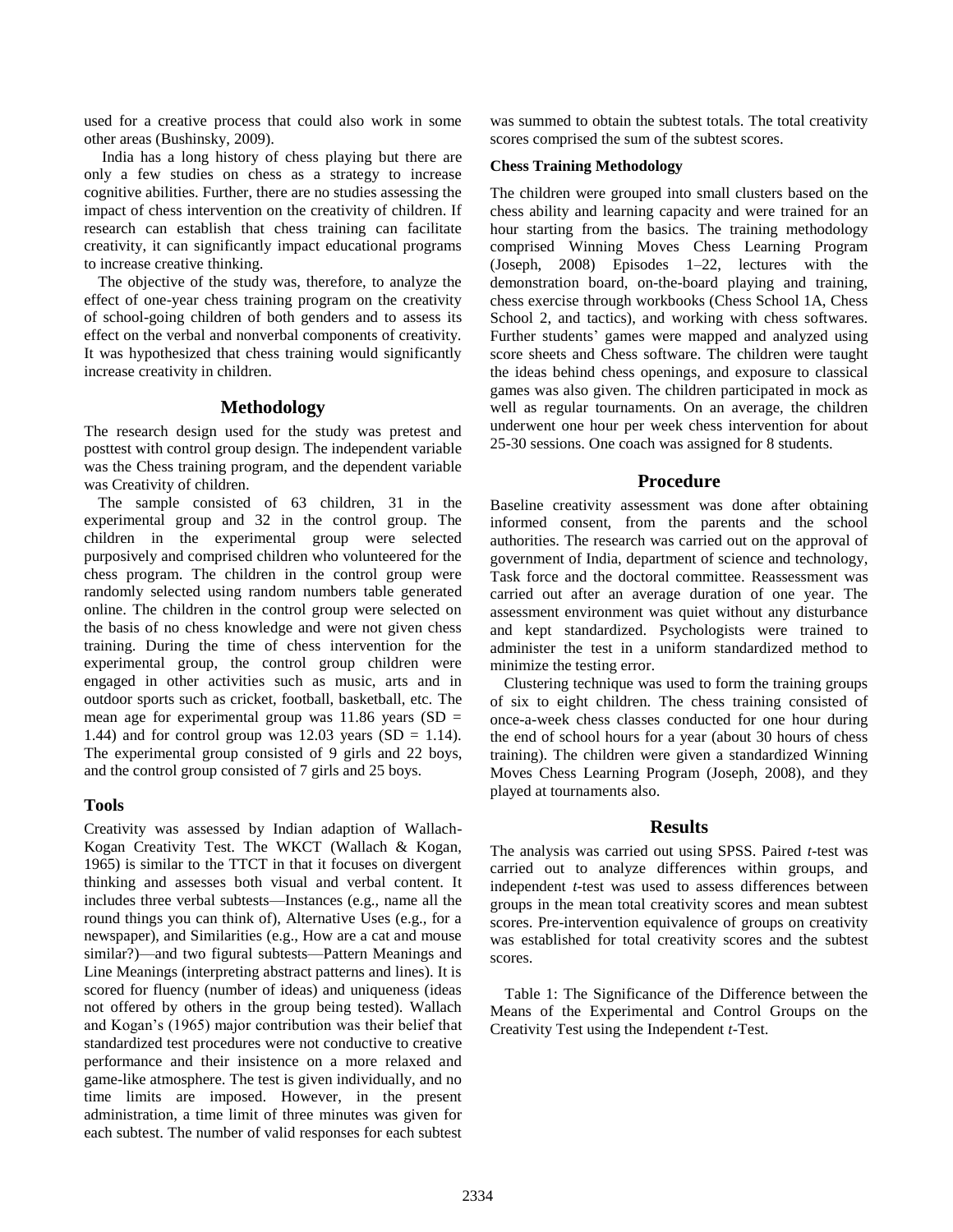| Scores                   | Assess | Mean and  |         | $\boldsymbol{t}$ |
|--------------------------|--------|-----------|---------|------------------|
|                          | ment   | Standard  |         |                  |
|                          |        | Deviation |         |                  |
|                          |        | Experi    | Control |                  |
|                          |        | mental    |         |                  |
| Total                    | Pre    | 54.19     | 53.93   | 0.06             |
| creativity               |        | 16.98     | 12.38   |                  |
|                          | Post   | 16.90     | 52.40   | $2.09*$          |
|                          |        | 18.77     | 17.12   |                  |
| Instances                | Pre    | 13.74     | 15.81   | $-1.41$          |
|                          |        | 6.34      | 5.26    |                  |
|                          | Post   | 17.41     | 16.78   | 0.39             |
|                          |        | 6.79      | 5.92    |                  |
| Alternate                | Pre    | 9.09      | 10.09   | 1.17             |
| Uses                     |        | 3.66      | 3.03    |                  |
|                          | Post   | 10.87     | 9.46    | 1.40             |
|                          |        | 3.66      | 4.22    |                  |
| Similariti               | Pre    | 7.74      | 7.96    | 0.25             |
| es                       |        | 3.51      | 3.52    |                  |
|                          | Post   | 9         | 7.93    | 1.01             |
|                          |        | 4.47      | 3.74    |                  |
| $\overline{\text{Line}}$ | Pre    | 11.77     | 9.96    | 1.58             |
| Drawing                  |        | 4.98      | 3.99    |                  |
|                          | Post   | 12.12     | 8.65    | $3.34**$         |
|                          |        | 4.22      | 4       |                  |
| Pattern                  | Pre    | 11.83     | 10.09   | 1.63             |
| Meaning                  |        | 4.68      | 3.74    |                  |
|                          | Post   | 12.80     | 9.87    | $2.59**$         |
|                          |        | 4.81      | 4.11    |                  |

 $**p* < .05; ***p* < .01.$ 

Table 1 indicates that there was a significant difference between the means of the post-intervention total creativity scores ( $p < .05$ ) Cohen's d indicated an effect size of (0.52), indicating that chess training had significantly increased creativity. Significant differences between the postintervention means were observed on the Line Drawing subtest  $(p < .01)$  Cohen's d effect size  $(0.84)$  and the Pattern Meaning subtest  $(p < .01)$  Cohen's d effect size  $(0.68)$ , indicating that chess training had significantly increased the scores on these two subtests. No significant differences were observed on any other subtest.

#### **Discussion**

It can be inferred from Table 1 that systematic chess intervention increases creativity in children. As research has clearly established, chess is a game that stimulates cognitive processes and strengthens intellectual abilities and cognitive skills (Aciego, García, & Betancort, 2012; Bilalic, McLeod, & Gobet, 2007; De Bruin, Kok, Leppink, & Camp, 2014). Moreover, it has shown that the intellectual gains have translated into increases in both IQ and academic scores (Aydın, 2015; Barrett & Fish, 2011; Joseph, Easvaradoss, & Solomon, 2016; Romano, 2011). Large Effect Sizes for Total Creativity (0.52), Line Drawing (0.84) and Pattern Meaning (0.68) where seen, indicating that chess had a significant impact on Total Creativity, Line and Pattern subsets of the experimental group. This finding was in line with Sigirtmic (2016), findings who found a statistically significant difference between elaboration, resistance to premature closure and total creativity score of children in favour of those who received chess training.

In the present study, the children were taught chess systematically. They did not merely play chess but were strongly encouraged to challenge their own standards and also to play competitively. They analyzed their own games, identified their strengths, and understood their mistakes. They were also given opportunities to pit their skills against others as they played in tournaments. It is clear that the outcome of this rigorous, yet enjoyable, training methodology was the enhanced cognitive abilities that were reflected in increased creativity scores.

The intellectual strategies underlying chess playing have been spelt out by Avni (1998). According to him, chess playing involves an intelligent process that consists of four different steps: synthesis (opinion forming and plan shaping), gathering (collecting the raw materials during position evaluation), enlightenment (a sudden observation of an idea), and realization (translating the idea into practical lines of play). The child thinks beyond the usual solutions using divergent thinking, thinking abstractly, weighing options, evaluating outcomes, and making decisions. Insightful thinking also appears to play a role.

The Wallach-Kogan Test, which was used in the present study, requires the child to think divergently, quickly, and fluently, generating as many responses as possible on the different tasks. It is evident that similar abilities are utilized in playing chess where innovativeness and accuracy and both broad-based and precise thinking are required. The experimental group, which had undergone one-year training, in chess appears to have acquired these skills as indicated by a significant increase in overall creativity compared to the control group. Earlier studies have pointed to the positive impact that chess has had on academic scores, especially language and reasoning (Joseph et al., 2016). The components of creativity studied on the test are the ability to name objects that have common properties involving abstraction ability (Instances), to identify multiple uses for common objects involving divergent thinking (Alternate Uses), to perceive similarities between two different objects utilizing generalizing and abstracting ability (Similarities), to perceive meaning in meaningless stimuli involving innovativeness (Line Drawing), and to perceive meaning in structures stimuli involving the ability to form association (Pattern Drawing). The children in the experimental group have shown increases in all the post-intervention scores, though not all increments have reached significance.

Significant increases have been observed on the Line Drawing subtest  $(p < .01)$  and the Pattern Meaning subtest  $(p < .01)$  as seen in Table 1. On the Line Drawing subtest, the child is shown a line drawing for 30 seconds and is asked to generate as many responses as possible about what the drawing means to him or her. On the Pattern Meaning subtest, the child is shown a design (which is more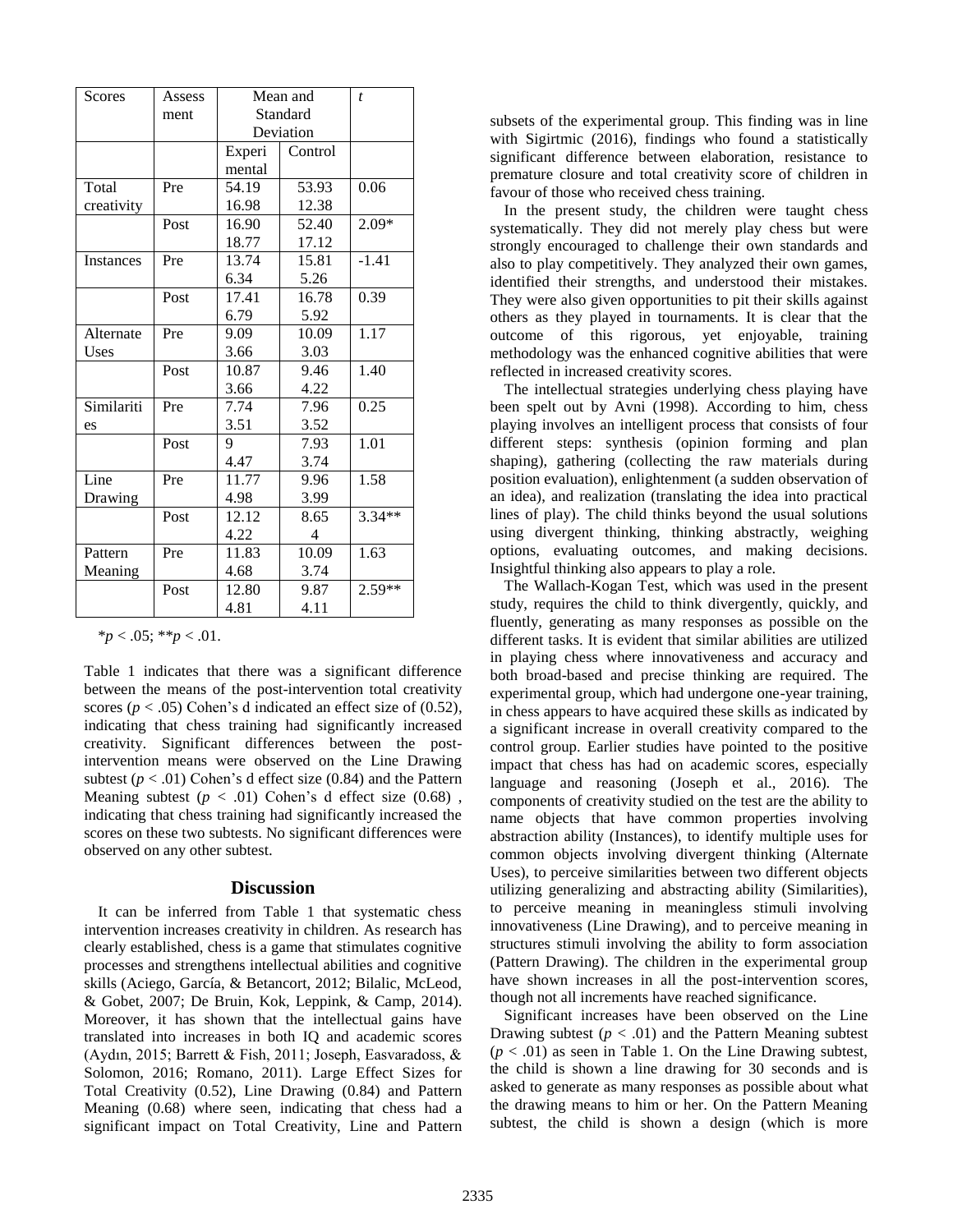structured) and is asked to generate as many responses as possible about what the design means to him or her. This test measures fluency and the ability to uncritically generate ideas and possibilities, both commonplace and unique. The game of chess uses primarily visuospatial strategies. Systematic chess training inculcates in the child the ability to think divergently, visualizing the pros and cons of the various chess moves.

Garaigordobil (2006) studied the impact of a play program on the verbal and graphic-figural creativity. Results showed a positive effect of the intervention, as the experimental participants significantly increased their verbal creativity and graphic-figural creativity. This research primarily focused on structured cooperative play. The chess intervention in the present study also has structural characteristics that corroborate the finding of other studies that had indicated positive effects of play on the development of creativity. This structured quality helps the child to systematically visualize all the possible options and outcomes available to him or her. This ability, which has been acquired through chess training, has led to the increased total creativity scores and the increases on the visuospatial subtests.

# **Implications**

It is evident that systematic chess intervention increases creativity in children. The child thinks beyond the usual solutions—using divergent thinking, thinking abstractly, weighing options, evaluating outcomes, and making decisions. Significant improvement in the Line Drawing and Pattern Meaning subtest substantiates the fact that the game of chess primarily uses visuo-spatial strategies. Systematic chess training inculcates in the child the ability to think divergently, visualizing the pros and cons of various chess moves. It allows the child to conceptualize all the possible options and outcomes available to him or her. Increasing the creativity of children has possible far-reaching benefits for academic performance and generally for life skills. Systematically learning chess as part of school activities appears to have a broad spectrum of positive outcomes. The child who develops the ability to think in creative ways in playing chess is likely to transfer this learning to dealing with life challenges creatively.

# **Acknowledgement**

This research was supported by (1) the funding provided by the Department of Science and Technology, Cognitive Science Research Initiative, Government of India; (2) travel grant received from Ministry of Sports and Youth Affairs, HRDS, Government of India. Authors acknowledge the financial assistance.

## **References**

- Aciego R., García, L., & Betancort, M. (2012). The benefits of chess for the intellectual and social-emotional enrichment in schoolchildren. *The Spanish Journal of Psychology, 15*(2), 551–559.
- Antonietti, A. (2000). Enhancing creative analogies in primary school children. *North American Journal of Psychology, 2*, 75–84.
- Avni, A. (1998). *Creative chess*. London: Everyman Publishers.
- Aydın, M. (2015). Examining the impact of chess instruction for the visual impairment on mathematics. *Educational Research and Reviews, 10*(7), 907–911.
- Barrett, D. C., & Fish, W. W. (2011). Our move: Using chess to improve math achievement for students who receive special education services. *International Journal of Special Education, 26*(3), 181–193.
- Bilalic, M., McLeod, P., & Gobet, F. (2007). Does chess need intelligence?—A study with young chess players. *Intelligence, 35*, 457–470.
- Bushinsky, S. (2009). Deus Ex Machina—A higher creative species in the game of chess*. AI Magazine, 30*(3), 63–70. Retrieved from the state of  $\sim$

http://dx.doi.org/10.1609/aimag.v30i3.2255

- De Bruin, A. B. H., Kok, E. M., Leppink, J., & Camp, G. (2014). Practice, intelligence, and enjoyment in novice chess players: A prospective study at the earliest stage of a chess career. *Intelligence, 45*, 18–25.
- Fleith, D. S., Renzulli, J. S., & Westberg, K. L. (2002). Effects of a creativity training program on divergent thinking abilities and self-concept in monolingual and bilingual classrooms. *Creativity Research Journal, 14*, 373–386.
- Franken, R. (1982). *Human motivation.* Monterey, CA: Brooks/Cole Publishing.
- Garaigordobil, M. (2006). Intervention in creativity with children aged 10 and 11 years: Impact of a play program on verbal and graphic–figural creativity. *Creativity Research Journal, 18*(3), 329–345.
- Joseph, E. (2008). Patent No. L-32958/2009, India.
- Joseph, E., Easvaradoss, V., & Solomon, N. J. (2016). Impact of chess training on academic performance of rural Indian school children. *Open Journal of Social Sciences, 4*, 20–24. Retrieved from http://dx.doi.org/10.4236/jss.2016.42004
- Komarik, E., & Brutenicova, E. (2003). Effect of creativity training on preschool children. *Studia Psychologica, 45*, 37–42.
- Milat, M. (1997). The role of chess in modern education. Retrieved from the state of  $\sim$ http://southernchessclub.org/site/documents/TheRoleofCh essinMode rnEducation.pdf